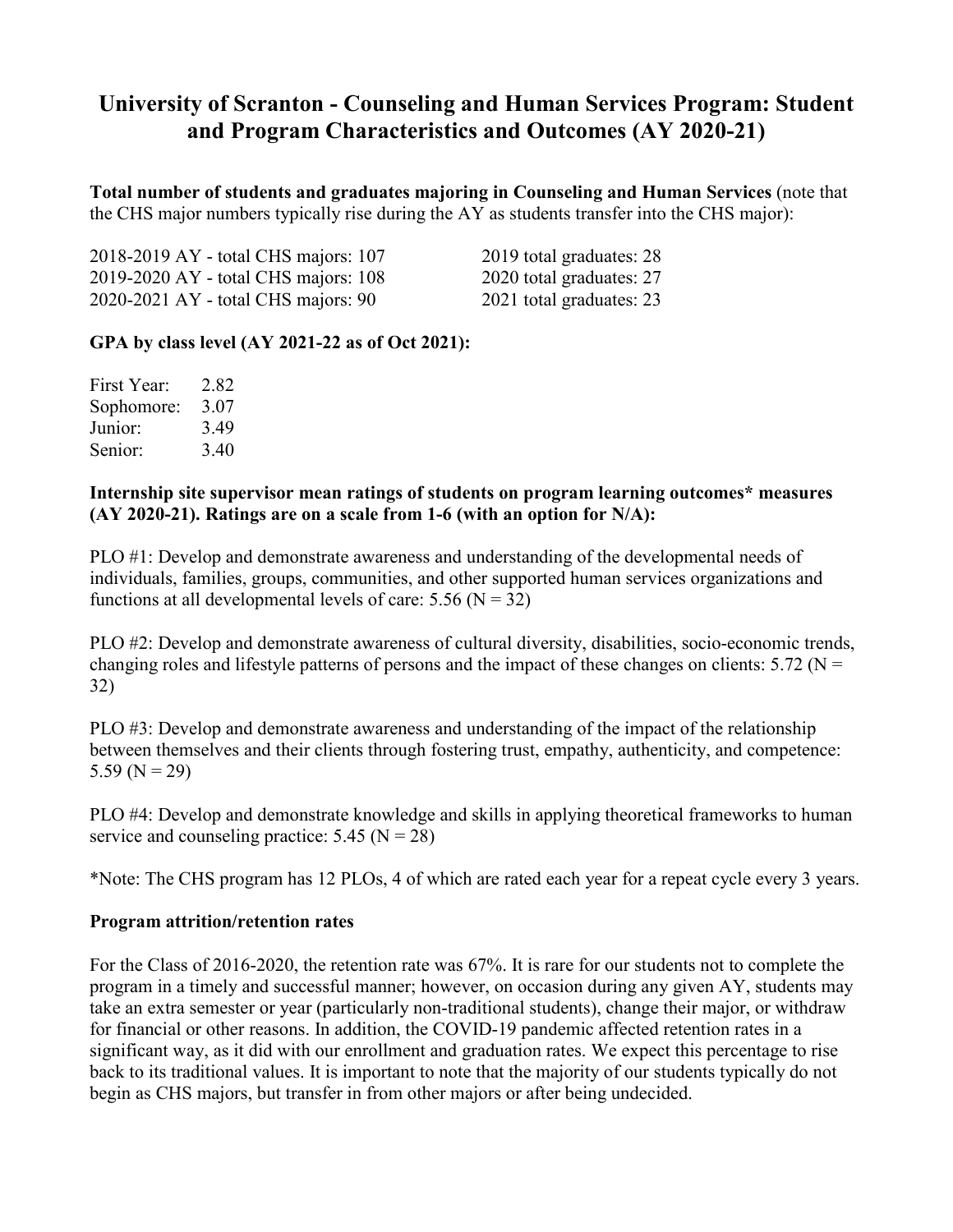# **Acceptance into higher degree programs (master's, doctorate)**

For the Class of 2020, twelve graduates reported attending higher degree programs. Note that others chose not complete the survey or not to pursue higher degrees, so these should not be construed as acceptance rates. Programs they are enrolled in include Professional Counseling (6/12), Social Work (4/12), Child Life and Family Care (1/12), and Business Administration (1/12). Additional information is available [here,](https://www.scranton.edu/studentlife/studentaffairs/careers/sub-pages/placement-summaries/grad-school/gradschool-2015-2019.pdf) and University-wide information for the class of 2020 is available [here.](https://www.scranton.edu/studentlife/studentaffairs/careers/sub-pages/followup-surveys/2020-ug-fds.pdf)

## **Job placement, especially in human services-related occupations**

For the Class of 2020, of those who responded and were not enrolled in higher degree programs, each were employed full-time in positions such as Behavioral Health Technician, Caseworker, Mental Health Counselor, and Admissions Specialist. Additional information is available [here.](https://www.scranton.edu/studentlife/studentaffairs/careers/sub-pages/placement-summaries/employment/2020/chs.pdf)

# **Human Services – Board Certified Practitioner Examination Rates**

Class of 2020: 100% Class of 2021: 100%

## **Graduate follow-up surveys (both graduates and their employers)**

Related information regarding University of Scranton graduates in general can be found [here.](https://www.scranton.edu/studentlife/studentaffairs/careers/sub-pages/followup-surveys/2020-ug-fds.pdf)

## **CHS program advisory committee and further evaluation processes:**

Summaries of available evaluative surveys and Student/Program Learning Outcome assessment are distributed at yearly advisory committee meetings and the CHS Program Director leads a follow-up discussion. Selected course syllabi are shared with the committee for input and course improvement suggestions. Outcome data related to other selected components of the program is addressed at each meeting (e.g., internship process, student evaluation process, employment outcomes, community-based learning, accreditation, etc.) so that we can obtain feedback and direction from members, which include faculty, current students, alumni, agency partners, and at-large members. Comprehensive minutes are taken at each advisory committee meeting.

## **Student Evaluation of the CHS Program (AY 2020-21):**

A total of 35 CHS Majors and Minors completed the evaluation in May 2021. Based on a Likert-type scale (3 = Exceeds expectations, 2 = Meets expectations, 1 = Needs improvement, plus an option for "don't know"), students rated several dimensions as well as the overall program. Highlights include:

| Three Highest Ratings:                                                            | Three Lowest Ratings:                                                             |
|-----------------------------------------------------------------------------------|-----------------------------------------------------------------------------------|
| "Expertise of faculty" (2.96)<br>"Faculty commitment to students' careers" (2.93) | "Adequacy of CPS Advising Center" (2.41)<br>"Variety of courses available" (2.25) |
| "Program atmosphere" (2.89)                                                       | "Convenience of class schedules" (2.18)                                           |

**"Overall rating of the CHS Program" (2.86)**